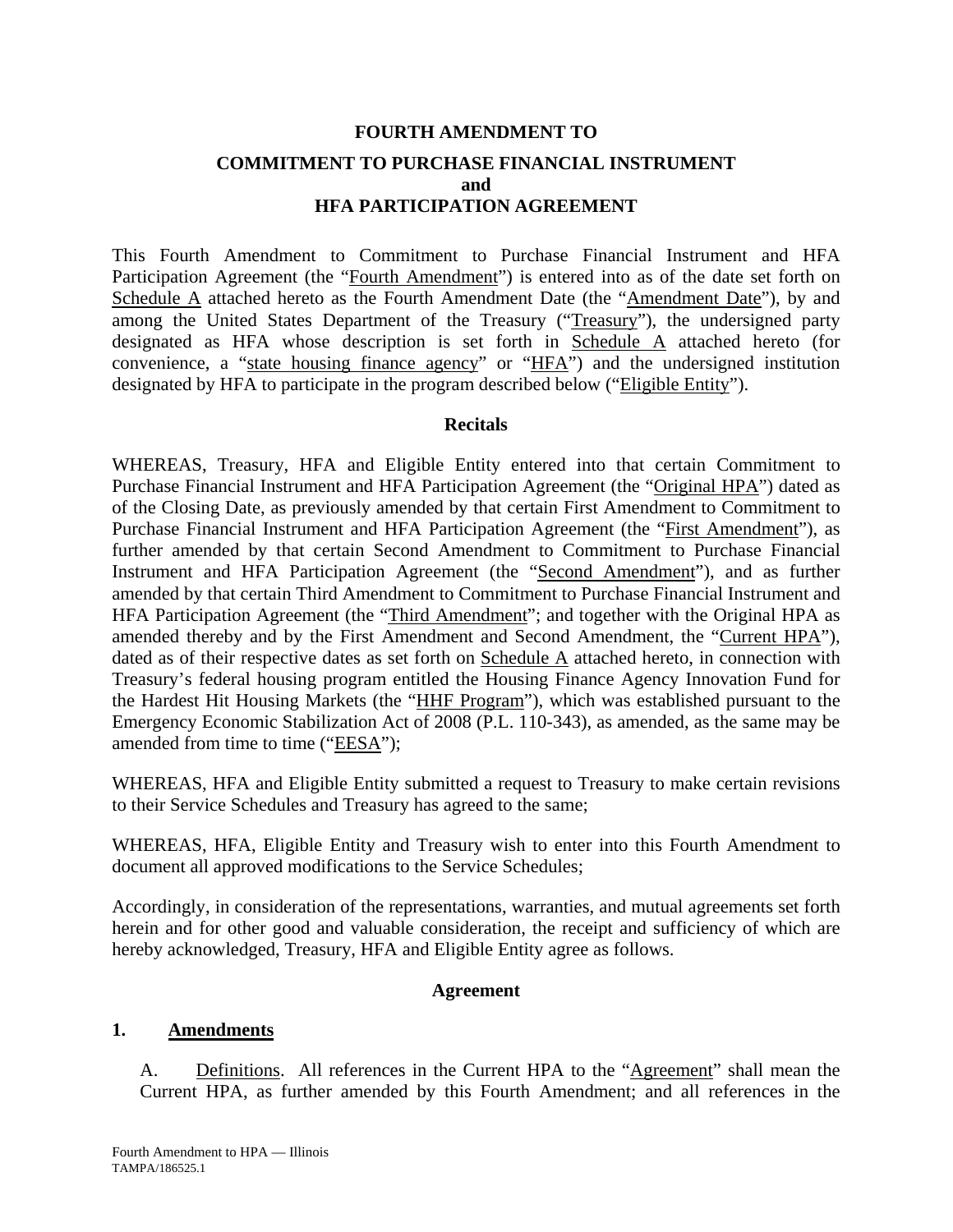Current HPA to Schedules A or B shall mean the Schedules A or B attached to this Fourth Amendment. All references herein to the "HPA" shall mean the Current HPA, as further amended by this Fourth Amendment.

B. Schedule A. Schedule A attached to the Current HPA is hereby deleted in its entirety and replaced with Schedule A attached to this Fourth Amendment.

C. Schedule B. Schedule B attached to the Current HPA is hereby deleted in its entirety and replaced with Schedule B attached to this Fourth Amendment.

# **2. Representations, Warranties and Covenants**

A. HFA and Eligible Entity. HFA and Eligible Entity, each for itself, make the following representations, warranties and covenants to Treasury and the truth and accuracy of such representations and warranties and compliance with and performance of such covenants are continuing obligations of HFA and Eligible Entity, each as to itself. In the event that any of the representations or warranties made herein cease to be true and correct or HFA or Eligible Entity breaches any of its covenants made herein, HFA or Eligible Entity, as the case may be, agrees to notify Treasury immediately and the same shall constitute an Event of Default under the HPA.

(1) HFA and Eligible Entity each hereby certifies, represents and warrants as of the date hereof that each of the representations and warranties of HFA or Eligible Entity, as applicable, contained in the HPA are true, correct, accurate and complete in all material respects as of the date hereof. All covenants of HFA or Eligible Entity, as applicable, contained in the HPA shall remain in full force and effect and neither HFA, nor Eligible Entity is in breach of any such covenant.

(2) Eligible Entity has the full corporate power and authority to enter into, execute, and deliver this Fourth Amendment and any other closing documentation delivered to Treasury in connection with this Fourth Amendment, and to perform its obligations hereunder and thereunder.

(3) HFA has the full legal power and authority to enter into, execute, and deliver this Fourth Amendment and any other closing documentation delivered to Treasury in connection with this Fourth Amendment, and to perform its obligations hereunder and thereunder.

#### **3. Miscellaneous**

A. The recitals set forth at the beginning of this Fourth Amendment are true and accurate and are incorporated herein by this reference.

B. Capitalized terms used but not defined herein shall have the meanings ascribed to them in the HPA.

C. Any provision of the HPA that is determined to be prohibited or unenforceable in any jurisdiction shall, as to such jurisdiction, be ineffective to the extent of such prohibition or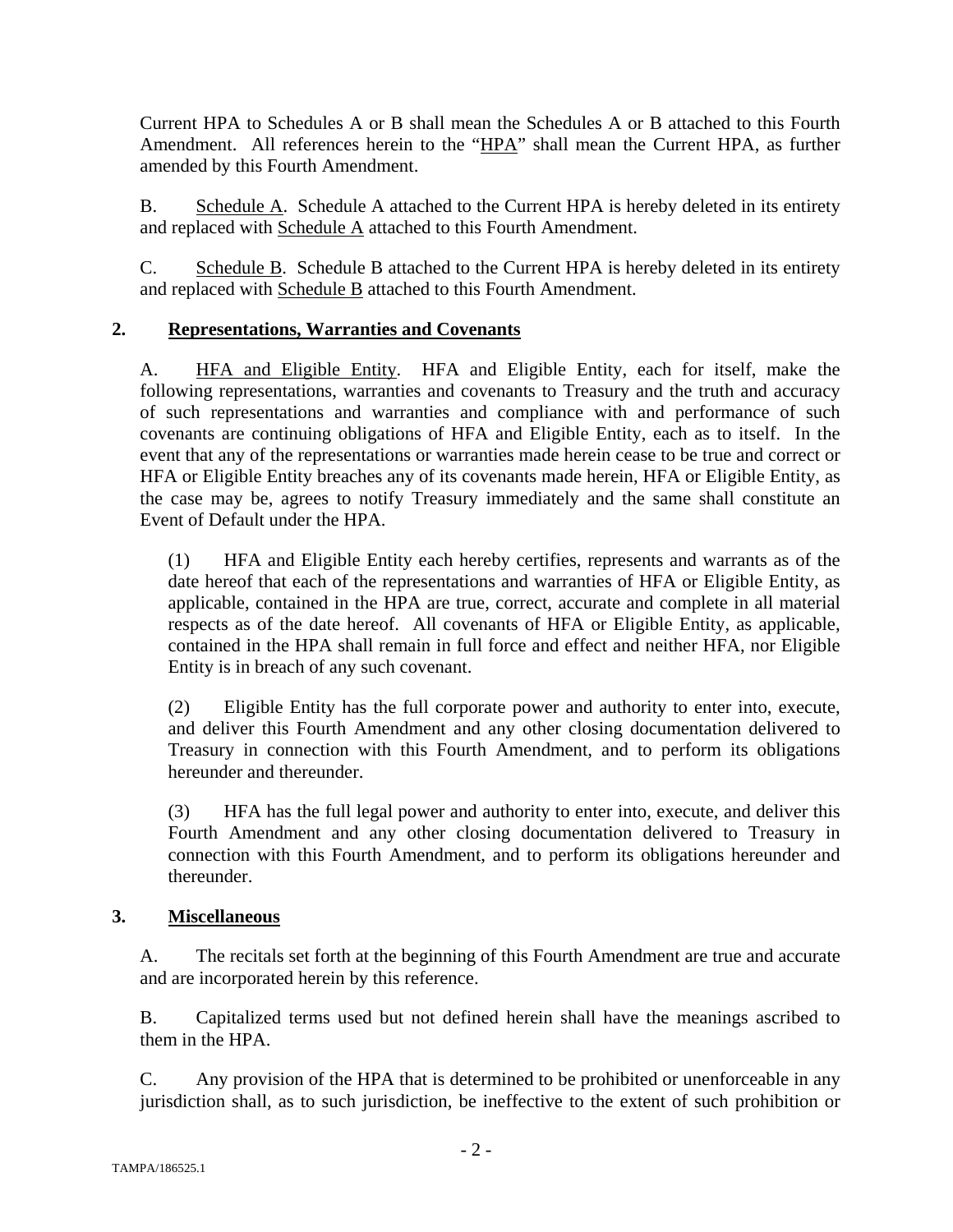unenforceability without invalidating the remaining provisions of the HPA, and no such prohibition or unenforceability in any jurisdiction shall invalidate such provision in any other jurisdiction.

D. This Fourth Amendment may be executed in two or more counterparts (and by different parties on separate counterparts), each of which shall be deemed an original, but all of which together shall constitute one and the same instrument. Facsimile or electronic copies of this Fourth Amendment shall be treated as originals for all purposes.

#### [SIGNATURE PAGE FOLLOWS; REMAINDER OF PAGE INTENTIONALLY LEFT BLANK]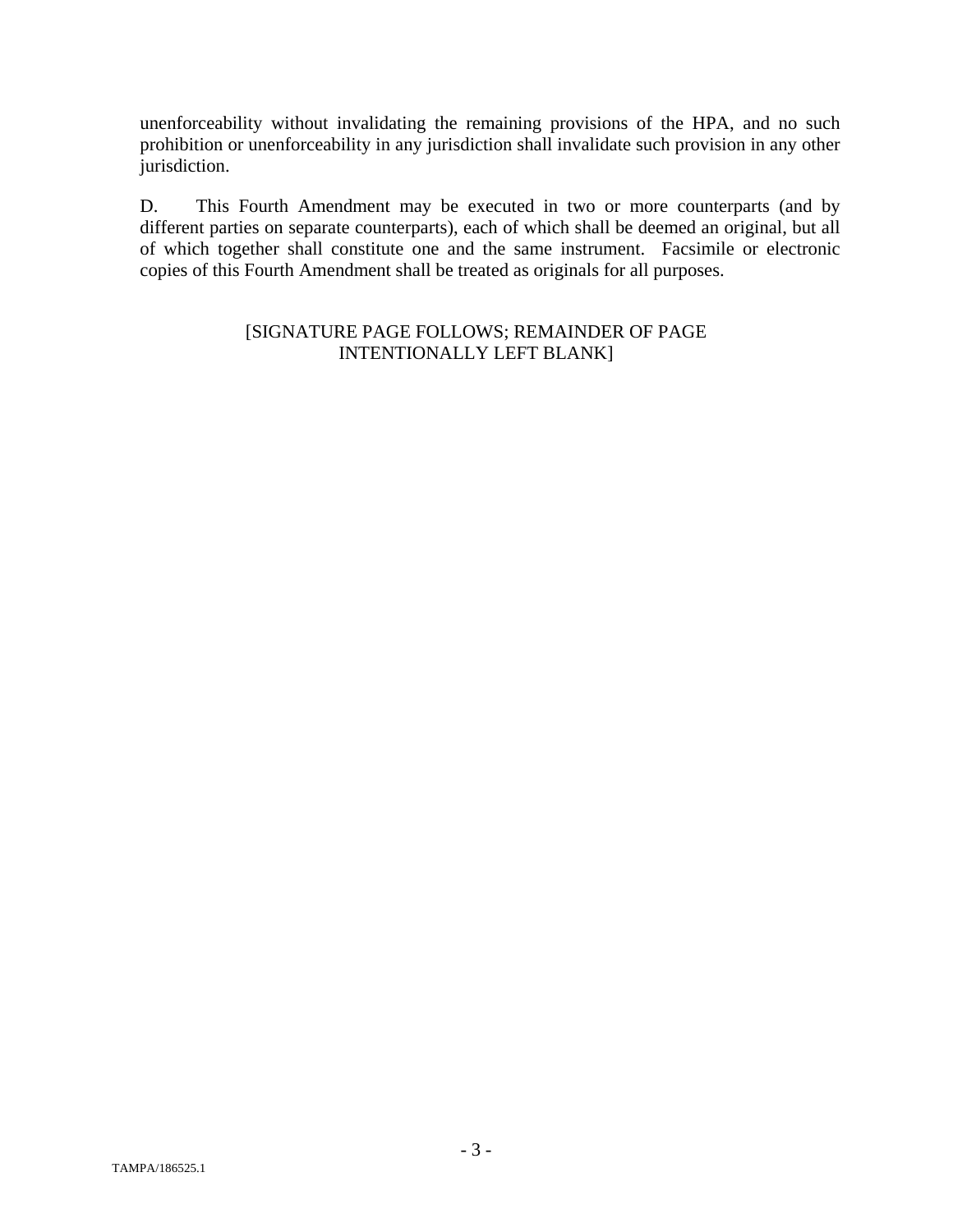**In Witness Whereof**, HFA, Eligible Entity and Treasury by their duly authorized officials hereby execute and deliver this Fourth Amendment to Commitment to Purchase Financial Instrument and HFA Participation Agreement as of the Amendment Date.

#### **HFA**: **TREASURY**:

ILLINOIS HOUSING DEVELOPMENT **AUTHORITY** 

UNITED STATES DEPARTMENT OF THE **TREASURY** 

By: /s/ Mary R. Kenney By: Name: Mary R. Kenney Name: Timothy G. Massad

Title: Executive Director Title: Acting Assistant Secretary for Financial Stability

#### **ELIGIBLE ENTITY**:

ILLINOIS HOUSING DEVELOPMENT **AUTHORITY** 

By: /s/ Mary R. Kenney Name: Mary R. Kenney Title: Executive Director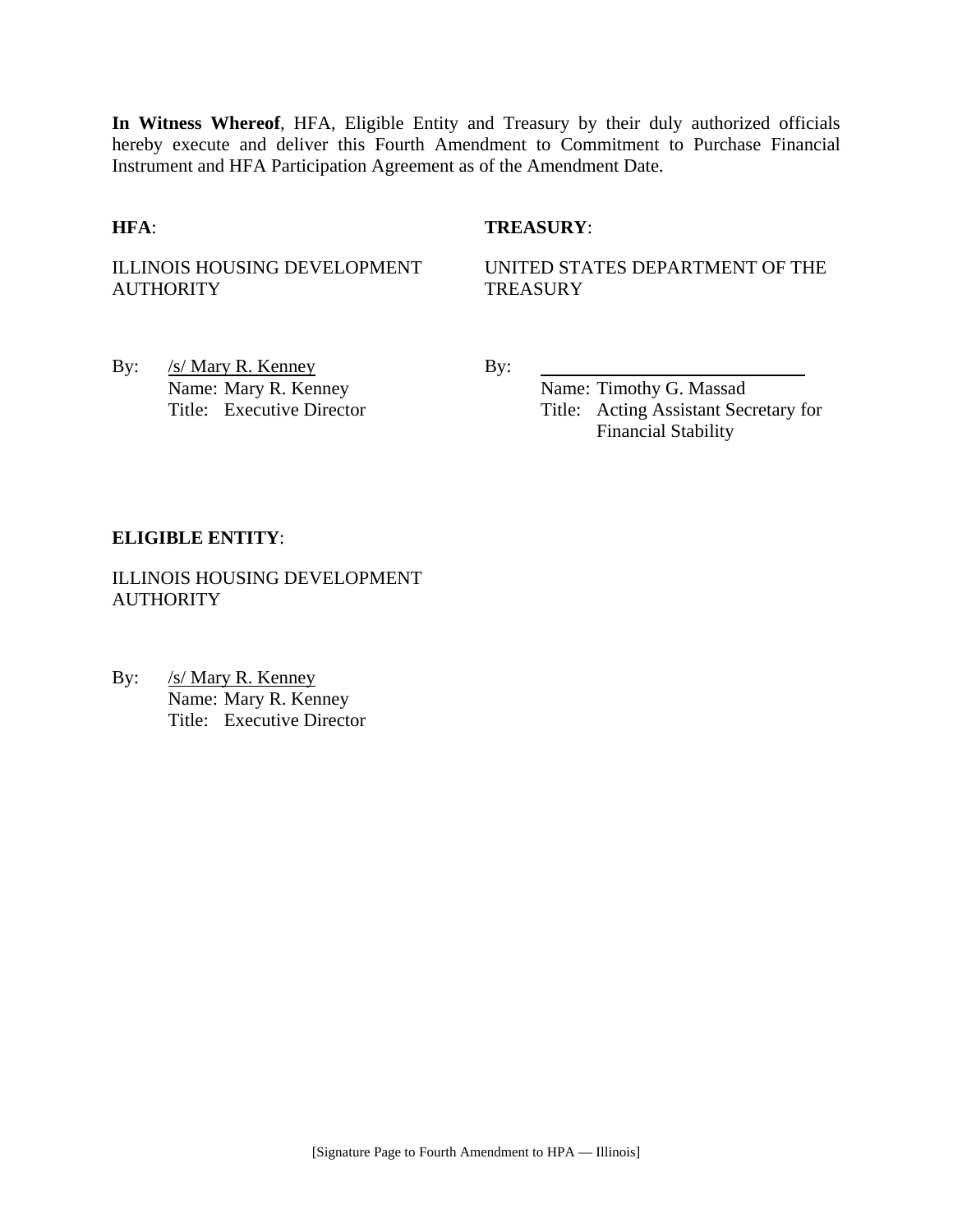In Witness Whereof, HFA, Eligible Entity and Treasury by their duly authorized officials hereby execute and deliver this Fourth Amendment to Commitment to Purchase Financial Instrument and HFA Participation Agreement as of the Amendment Date.

#### HFA:

By:

#### **TREASURY:**

ILLINOIS HOUSING DEVELOPMENT **AUTHORITY** 

UNITED STATES DEPARTMENT OF THE **TREASURY** 

By:

Name: Timothy G. Massad Title: Acting Assistant Secretary for **Financial Stability** 

#### **ELIGIBLE ENTITY:**

Name: Title:

ILLINOIS HOUSING DEVELOPMENT **AUTHORITY** 

By:

Name: Title: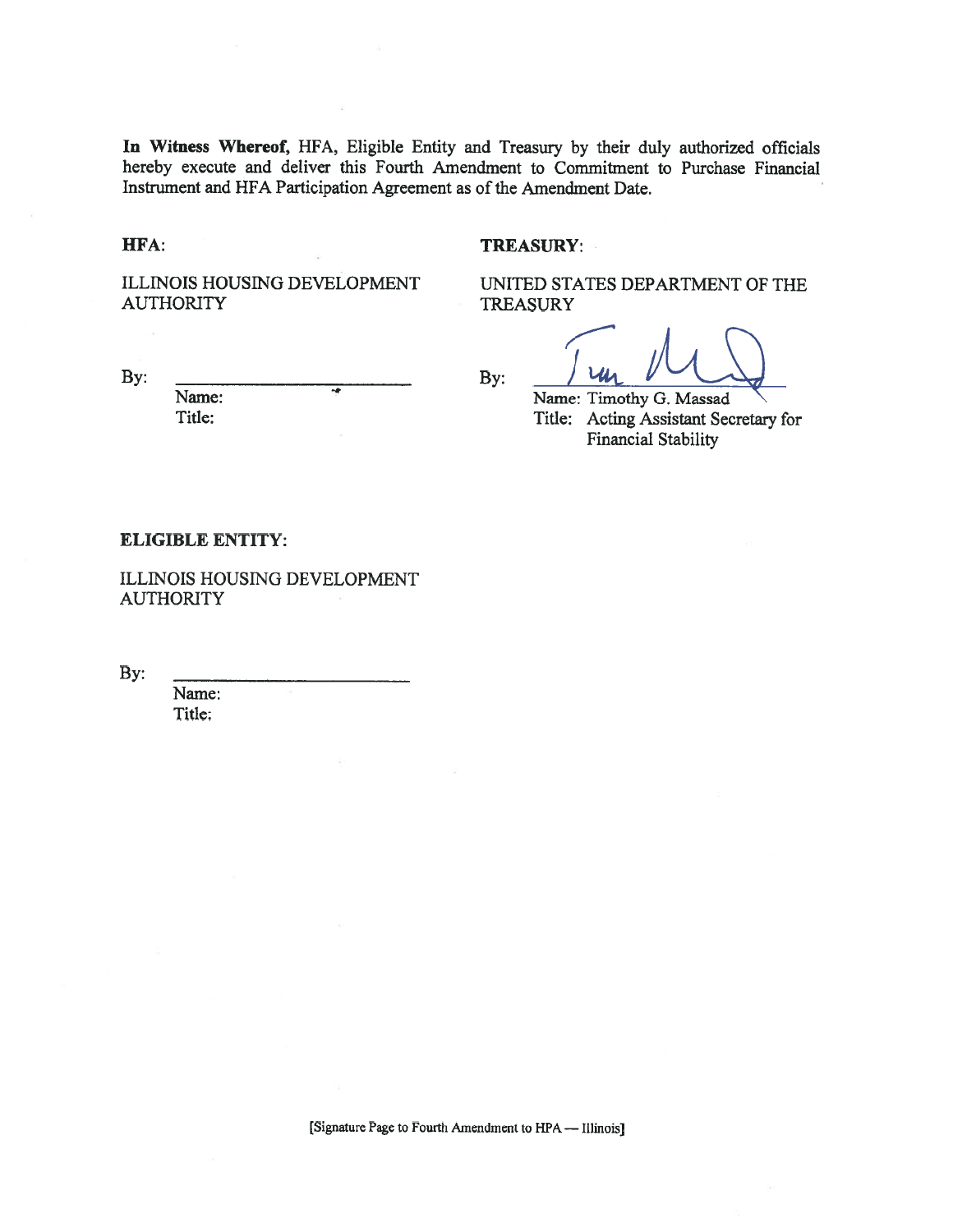# **EXHIBITS AND SCHEDULES**

Schedule A Basic Information<br>Schedule B Service Schedules

Service Schedules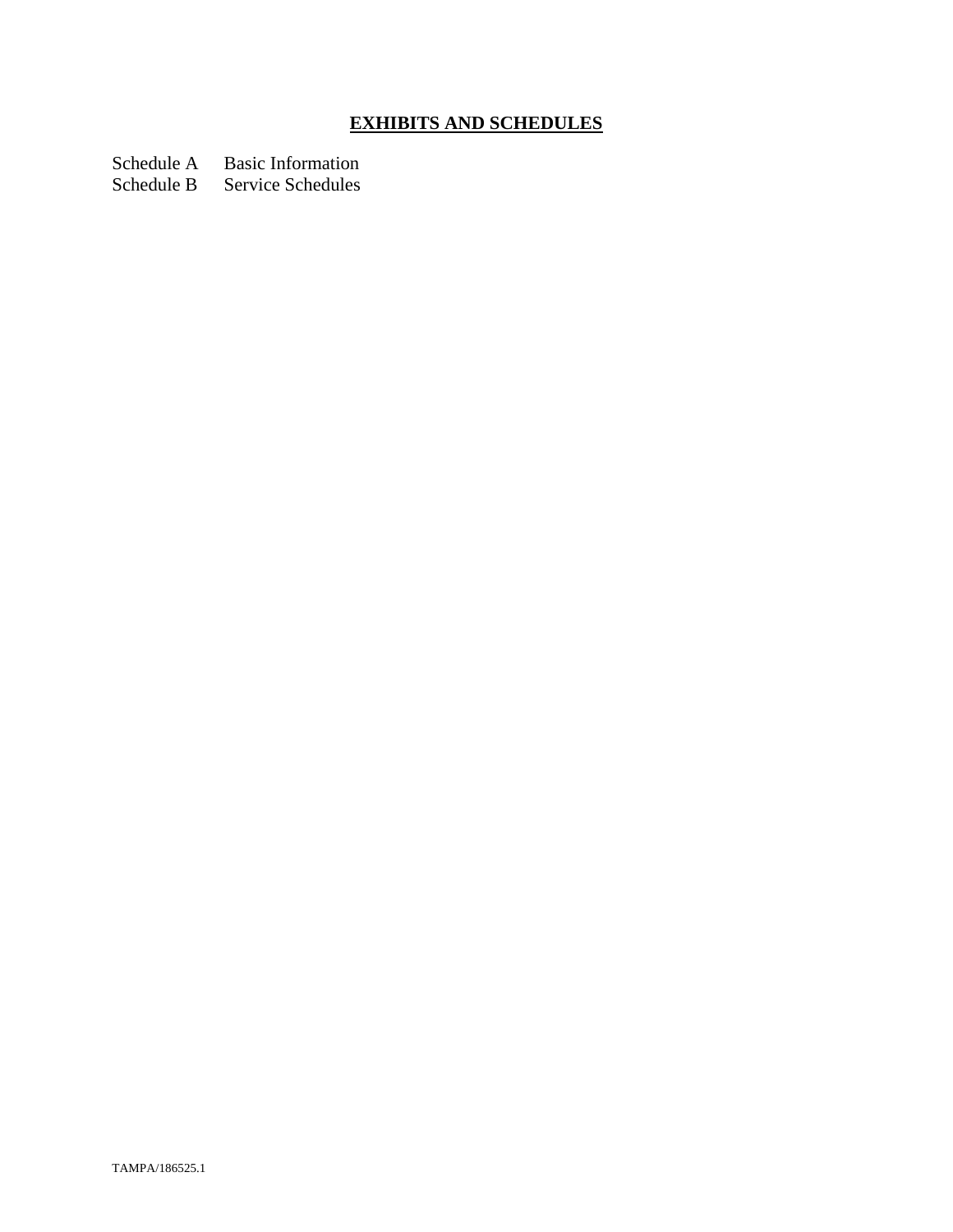#### **SCHEDULE A**

#### **BASIC INFORMATION**

Eligible Entity Information: Name of the Eligible Entity: Illinois Housing Development Authority<sup>1</sup>

Corporate or other organizational form: a body politic and corporate under the laws of the State of Illinois, pursuant to the Illinois Housing Development Act, 20 ILCS 3805/1 et seq., as amended.

Jurisdiction of organization: Illinois

Notice Information:

HFA Information: Name of HFA: Illinois Housing Development Authority<sup>1</sup> Organizational form: a body politic and corporate under the laws of the State of Illinois, pursuant to the Illinois Housing Development Act, 20 ILCS 3805/1 et seq., as amended. Date of Application: September 1, 2010  $\overline{a}$ 

<sup>1</sup> References in the Agreement to the term "HFA" shall mean the Illinois Housing Development Authority ("IHDA") in its capacity as an HFA as such term is used in the Agreement; references in the Agreement to the term "Eligible Entity" shall mean IHDA, in its capacity as Eligible Entity as such term is used in the Agreement.

Notwithstanding anything to the contrary in the Agreement, (A) for purposes of Section 4(G) thereof, (i) annual audited financial statements shall be due no later than one hundred eighty (180) days after the end of IHDA's fiscal year, and (ii) quarterly financial statements shall be due no later than forty-five (45) days after the end of each quarter commencing with the first full quarter ending after the Effective Date; provided that for any quarter IHDA does not prepare unaudited financial statements for its internal use, or to be sent to a third party, such quarterly unaudited financial statement shall not be required and instead IHDA shall provide to Treasury, no later than fortyfive (45) days after the end of each quarter commencing with the first full quarter ending after the Effective Date, summary expenses by category [e.g., in-take partners, IHDA specific expenses (e.g. salaries)], and last business day of the quarter's Depository Account bank statement, which information will allow Treasury to review and confirm the funds used for the Services and Permitted Expenses; (B) for purposes of Section 7 thereof, the powers and authority of IHDA shall be governed by and construed in accordance with the laws of the State of Illinois.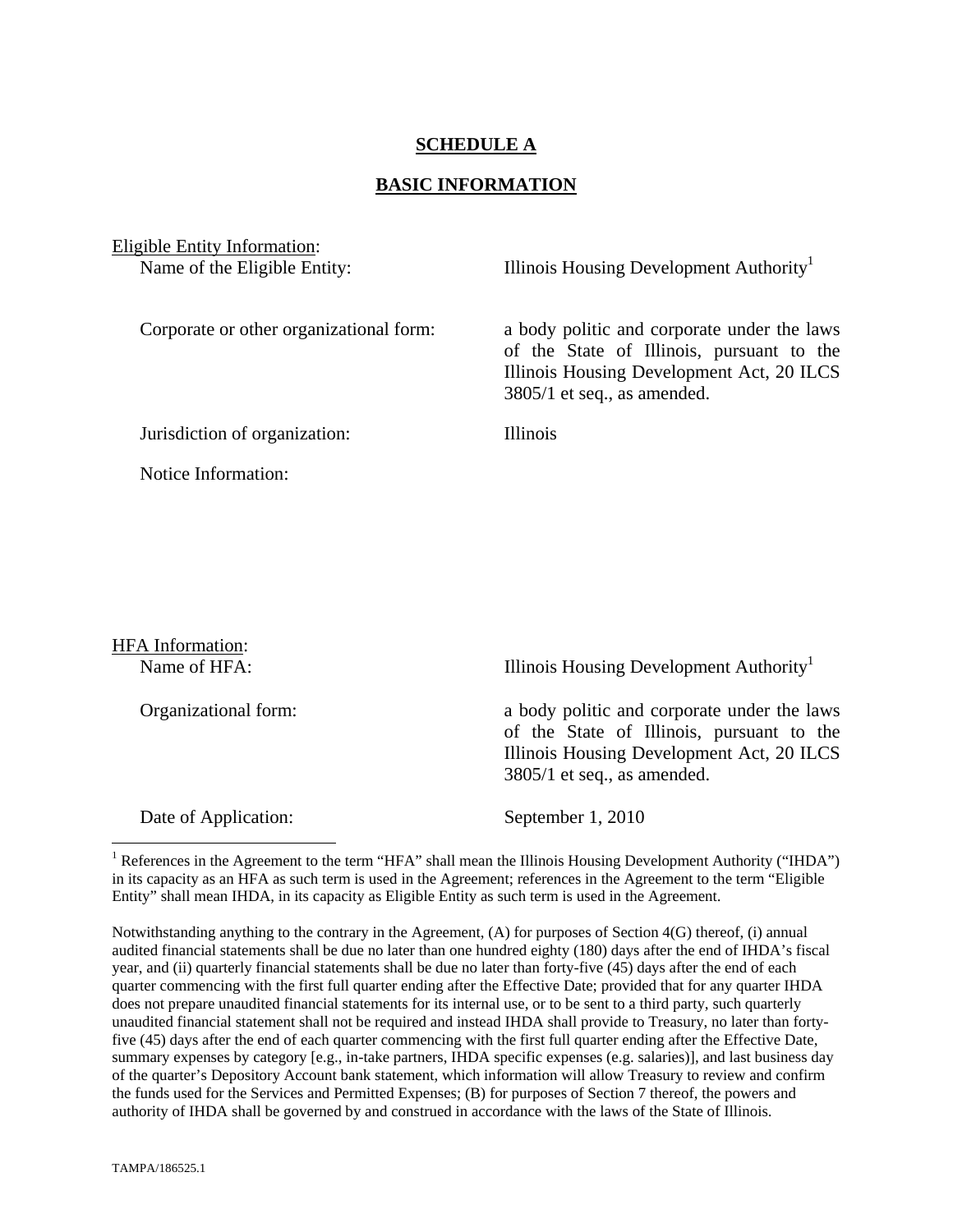| Date of Action Plan:                                                                | September 1, 2010                                                                                                                                      |
|-------------------------------------------------------------------------------------|--------------------------------------------------------------------------------------------------------------------------------------------------------|
| Notice Information:                                                                 | Same as notice information for Eligible<br>Entity                                                                                                      |
| <b>Program Participation Cap:</b>                                                   | \$445,603,557.00                                                                                                                                       |
| Portion of Program Participation Cap<br><b>Representing Original HHF Funds:</b>     | N/A                                                                                                                                                    |
| Portion of Program Participation Cap<br><b>Representing Unemployment HHF Funds:</b> | \$166,352,726.00                                                                                                                                       |
| Permitted Expenses:                                                                 | \$64,207,357.00                                                                                                                                        |
| <b>Closing Date:</b>                                                                | September 23, 2010                                                                                                                                     |
| <b>First Amendment Date:</b>                                                        | September 29, 2010                                                                                                                                     |
| <b>Second Amendment Date:</b>                                                       | December 16, 2010                                                                                                                                      |
| Third Amendment Date:                                                               | May 11, 2011                                                                                                                                           |
| <b>Fourth Amendment Date:</b>                                                       | August 3, 2011                                                                                                                                         |
| <b>Eligible Entity Depository Account Information:</b>                              | See account information set forth in the<br>Depository Account Control Agreement<br>between Treasury and Eligible Entity<br>regarding the HHF Program. |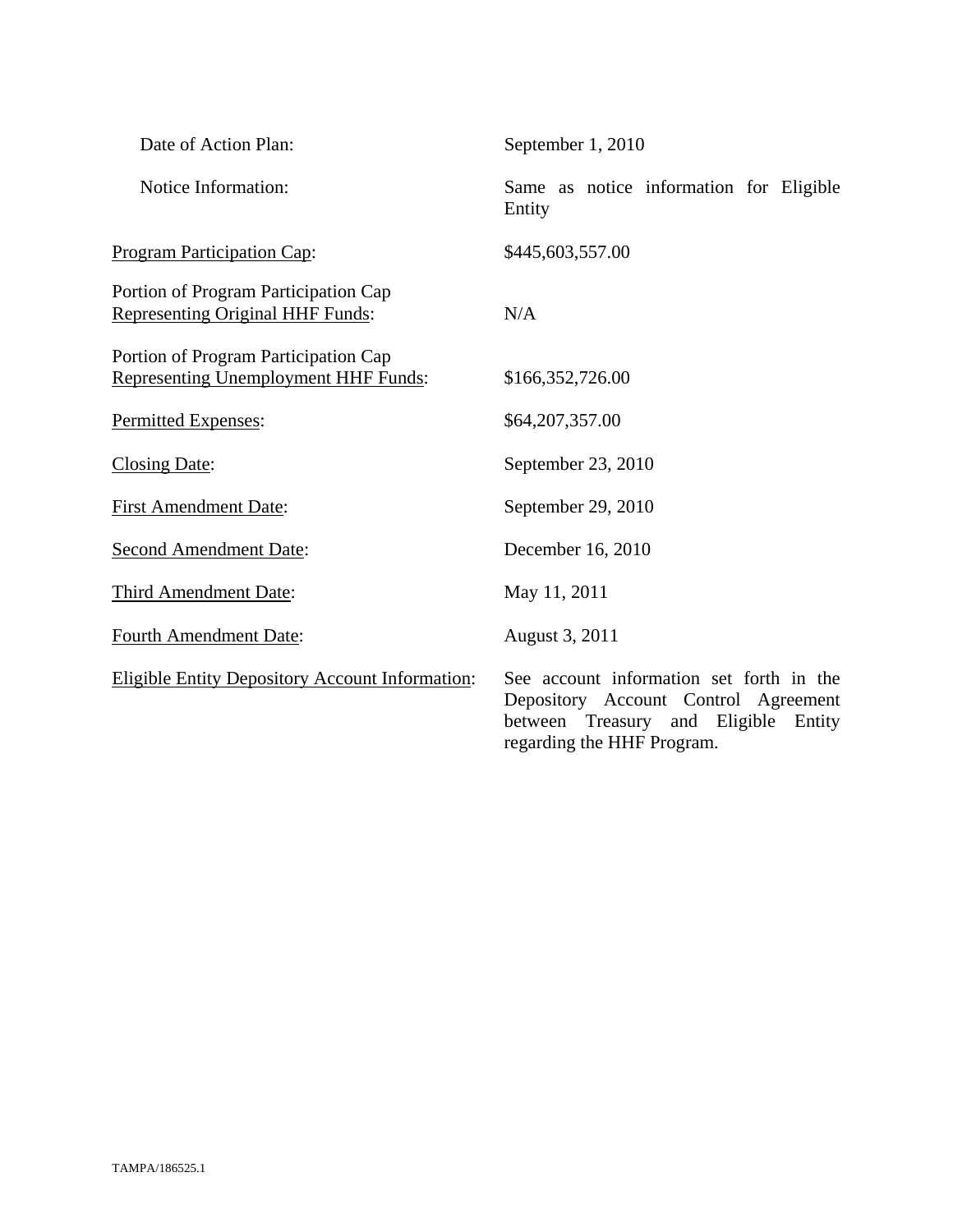#### **SCHEDULE B**

#### **SERVICE SCHEDULES**

The Service Schedules attached as Schedule B to the Current HPA are hereby deleted in their entirety and replaced with the attached Service Schedules (numbered sequentially as Service Schedule B-1, Service Schedule B-2, et. seq.), which collectively comprise Schedule B to the HPA.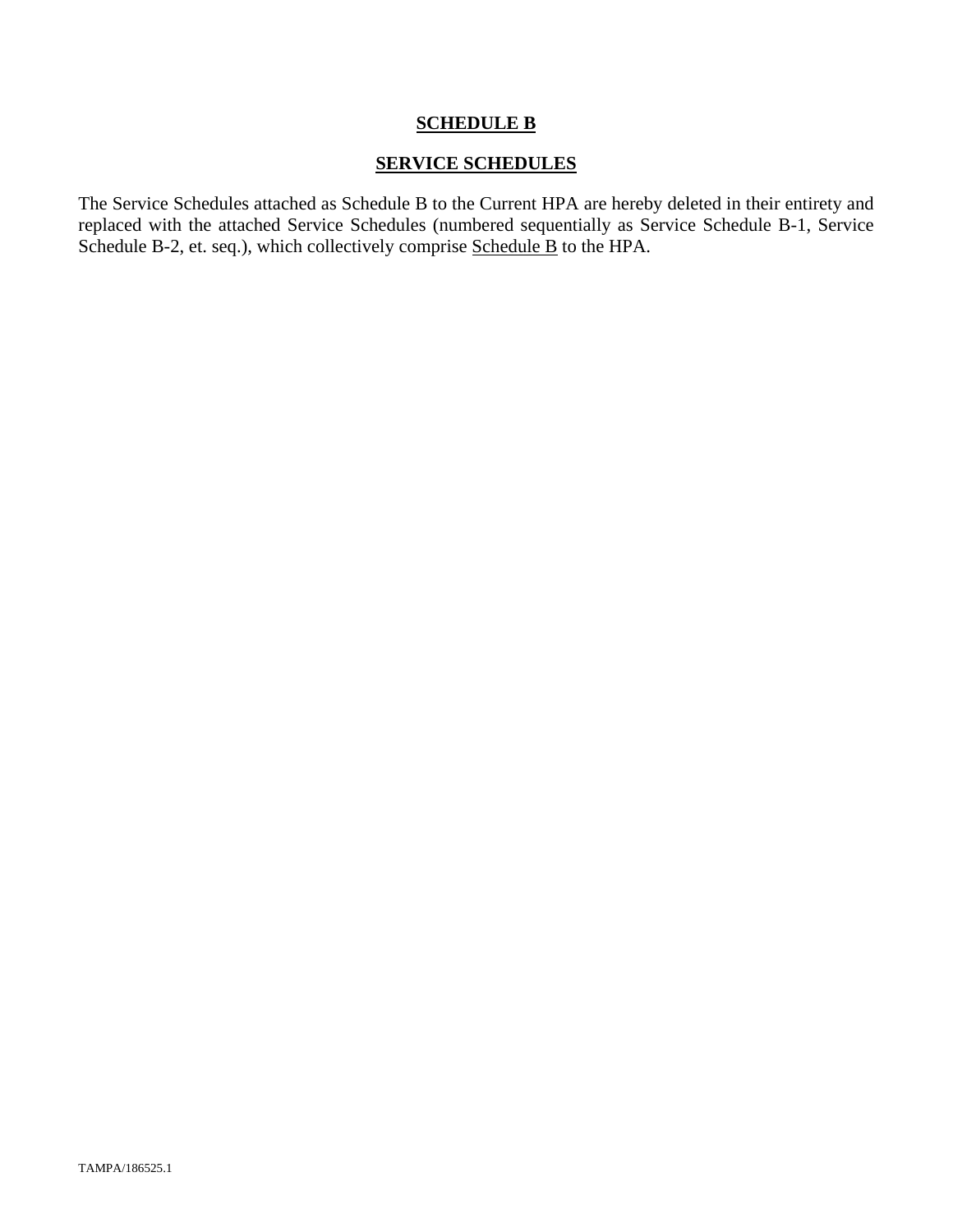## **SERVICE SCHEDULE B-1**

## **Illinois Housing Development Authority**

# **Hardest Hit Fund Homeowner Emergency Loan Program (HHF HELP)**

# **Summary Guidelines**

| 1. | <b>Program Overview</b>    | Illinois' Homeowner Emergency Loan Program (HELP) will<br>assist homeowners who have experienced an income reduction<br>due to unemployment or underemployment in two ways:<br>Monthly Mortgage Payment Assistance and Reinstatement<br>Assistance. Monthly Mortgage Payment Assistance will be<br>provided for up to 18 months. Reinstatement Assistance will<br>pay a homeowner's delinquent balance and other associated fees<br>and costs. Borrowers may be eligible for Reinstatement<br>Assistance combined with Monthly Mortgage Payment<br>Assistance or Reinstatement Assistance only as determined<br>based on first mortgage DTI program parameters.<br>For Monthly Mortgage Payment Assistance, IHDA will make<br>full mortgage payments to the servicer on behalf of the borrower<br>while the household remains eligible for assistance. While full<br>mortgage payments are made on their behalf, the borrower must<br>contribute partial mortgage payments to IHDA on a monthly<br>basis, the amount of which is to be determined by program<br>guidelines. Timely partial payments to IHDA are required for<br>continued program assistance.<br>After a maximum of 18 months of full mortgage payments,<br>borrowers will resume making their mortgage payments<br>independently. If borrowers regain employment and earn<br>sufficient income to adequately afford their mortgage during the<br>18 months, borrowers will be transitioned from the program. If<br>the household maximum assistance level available is reached,<br>IHDA will end assistance.<br>Borrowers will be referred to the program through the HHF<br>HELP website and/or hotline, a housing counselor, or other<br>entities. All client intakes of borrowers will be performed by |
|----|----------------------------|----------------------------------------------------------------------------------------------------------------------------------------------------------------------------------------------------------------------------------------------------------------------------------------------------------------------------------------------------------------------------------------------------------------------------------------------------------------------------------------------------------------------------------------------------------------------------------------------------------------------------------------------------------------------------------------------------------------------------------------------------------------------------------------------------------------------------------------------------------------------------------------------------------------------------------------------------------------------------------------------------------------------------------------------------------------------------------------------------------------------------------------------------------------------------------------------------------------------------------------------------------------------------------------------------------------------------------------------------------------------------------------------------------------------------------------------------------------------------------------------------------------------------------------------------------------------------------------------------------------------------------------------------------------------------------------------------------------------------------------------------------------------------|
|    |                            | IHDA approved intake agencies or IHDA staff. Intake agencies<br>will screen applications and provide a full application package                                                                                                                                                                                                                                                                                                                                                                                                                                                                                                                                                                                                                                                                                                                                                                                                                                                                                                                                                                                                                                                                                                                                                                                                                                                                                                                                                                                                                                                                                                                                                                                                                                            |
|    |                            | to IHDA for final approval.                                                                                                                                                                                                                                                                                                                                                                                                                                                                                                                                                                                                                                                                                                                                                                                                                                                                                                                                                                                                                                                                                                                                                                                                                                                                                                                                                                                                                                                                                                                                                                                                                                                                                                                                                |
| 2. | <b>Program Goal</b>        | The goal of the Program is to assist homeowners who have<br>experienced an income reduction due to unemployment or<br>underemployment with Monthly Mortgage Payment Assistance<br>and Reinstatement Assistance that will allow them to pursue                                                                                                                                                                                                                                                                                                                                                                                                                                                                                                                                                                                                                                                                                                                                                                                                                                                                                                                                                                                                                                                                                                                                                                                                                                                                                                                                                                                                                                                                                                                              |
|    |                            | sustainable income and homeownership without the immediate<br>threat of default or foreclosure.                                                                                                                                                                                                                                                                                                                                                                                                                                                                                                                                                                                                                                                                                                                                                                                                                                                                                                                                                                                                                                                                                                                                                                                                                                                                                                                                                                                                                                                                                                                                                                                                                                                                            |
| 3. | <b>Target Population /</b> | The Program aims to serve all areas of the State and all                                                                                                                                                                                                                                                                                                                                                                                                                                                                                                                                                                                                                                                                                                                                                                                                                                                                                                                                                                                                                                                                                                                                                                                                                                                                                                                                                                                                                                                                                                                                                                                                                                                                                                                   |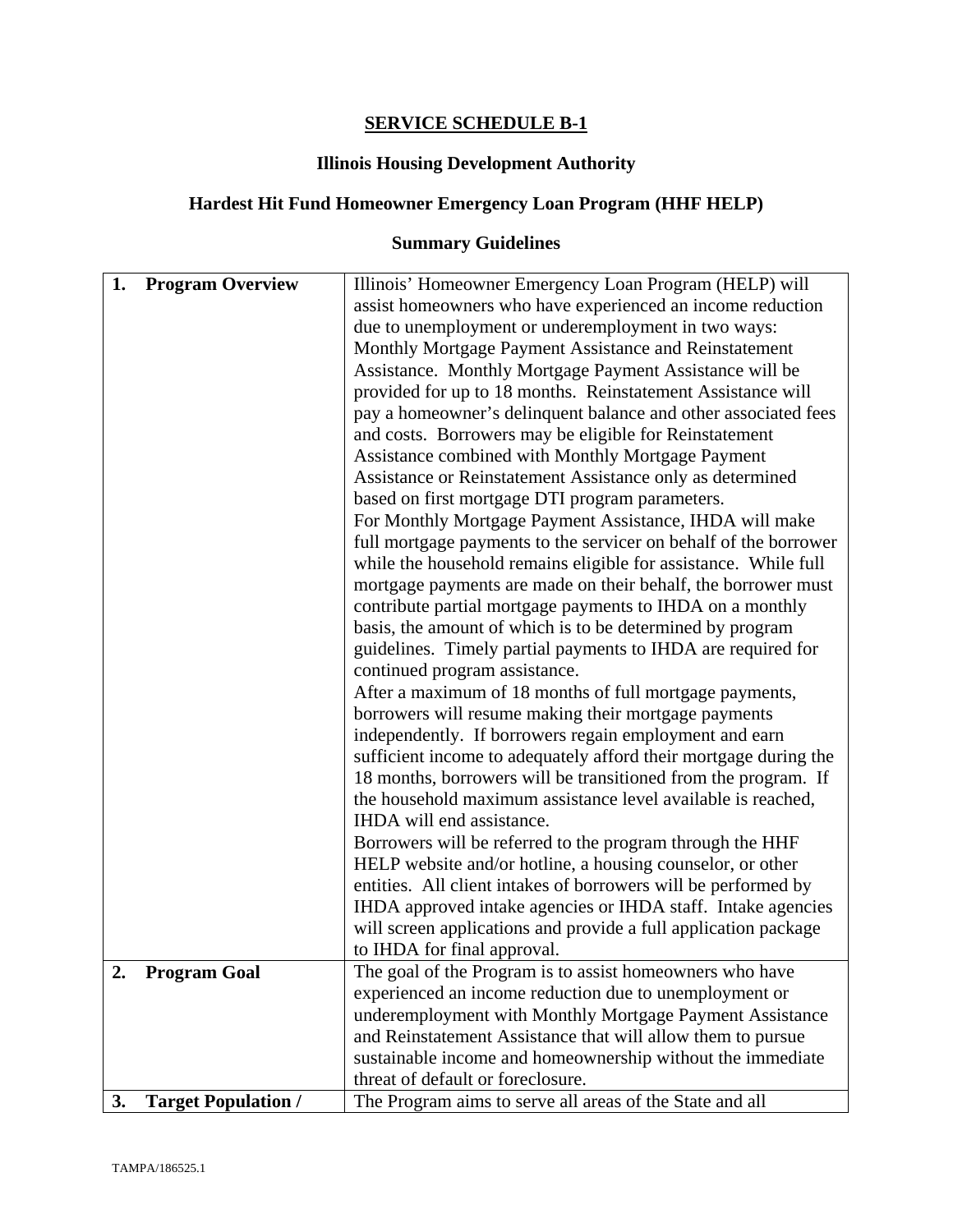|    | <b>Areas</b>                                                                          | employment sectors as the foreclosure crisis and unemployment<br>crisis in Illinois is diverse. Funds will only be available to<br>households at or below the moderate income level for the State<br>(120% of area median, as defined by HUD).<br>The maximum levels of assistance will be higher in the hardest<br>hit Illinois counties. A "hardest hit county" exceeds the state<br>average in any of the following areas: foreclosure rate, 90-day<br>default rate, unemployment rate, or home price reduction. The<br>maximum assistance level per household in a "hardest hit<br>county" is \$25,000.                              |
|----|---------------------------------------------------------------------------------------|------------------------------------------------------------------------------------------------------------------------------------------------------------------------------------------------------------------------------------------------------------------------------------------------------------------------------------------------------------------------------------------------------------------------------------------------------------------------------------------------------------------------------------------------------------------------------------------------------------------------------------------|
| 4. | <b>Program Allocation</b><br>(Excluding<br><b>Administrative</b><br><b>Expenses</b> ) | \$281,396,200.00                                                                                                                                                                                                                                                                                                                                                                                                                                                                                                                                                                                                                         |
| 5. | <b>Borrower Eligibility</b><br>Criteria                                               | Homeowners must meet the following Program criteria:<br>Present income at or below 120% of area median;<br>Experienced a substantial reduction in income due to<br>$\bullet$<br>unemployment or underemployment event;<br>Certification that the loss of income was involuntary<br>(hardship affidavit required);<br>Fee simple title ownership on a property not exceeding<br>four units;<br>• Liquid assets can not exceed program guidelines; and<br>Reinstatement assistance and monthly mortgage payment<br>$\bullet$<br>assistance will be made available to eligible borrowers<br>based on first mortgage DTI program parameters. |
| 6. | <b>Property / Loan</b><br><b>Eligibility Criteria</b>                                 | Property criteria includes:<br>Properties must be owner-occupied;<br>Properties can be one, two, three, and four units;<br>Properties must be the primary residence of the<br>$\bullet$<br>borrowers;<br>Property types can include single-family homes,<br>detached or attached houses, town homes, condos,<br>mobile homes on permanent foundations recorded as real<br>property;<br>Loan criteria includes:<br>Loan must be secured by a first position lien;<br>Homeowners can have a maximum present mortgage<br>$\bullet$<br>amount of \$500,000;<br>Homeowners must carry a fixed rate mortgage or an                             |
| 7. | <b>Program Exclusions</b>                                                             | adjustable rate mortgage;<br>Homeowners with interest-only or negative amortization<br>$\bullet$<br>mortgages;                                                                                                                                                                                                                                                                                                                                                                                                                                                                                                                           |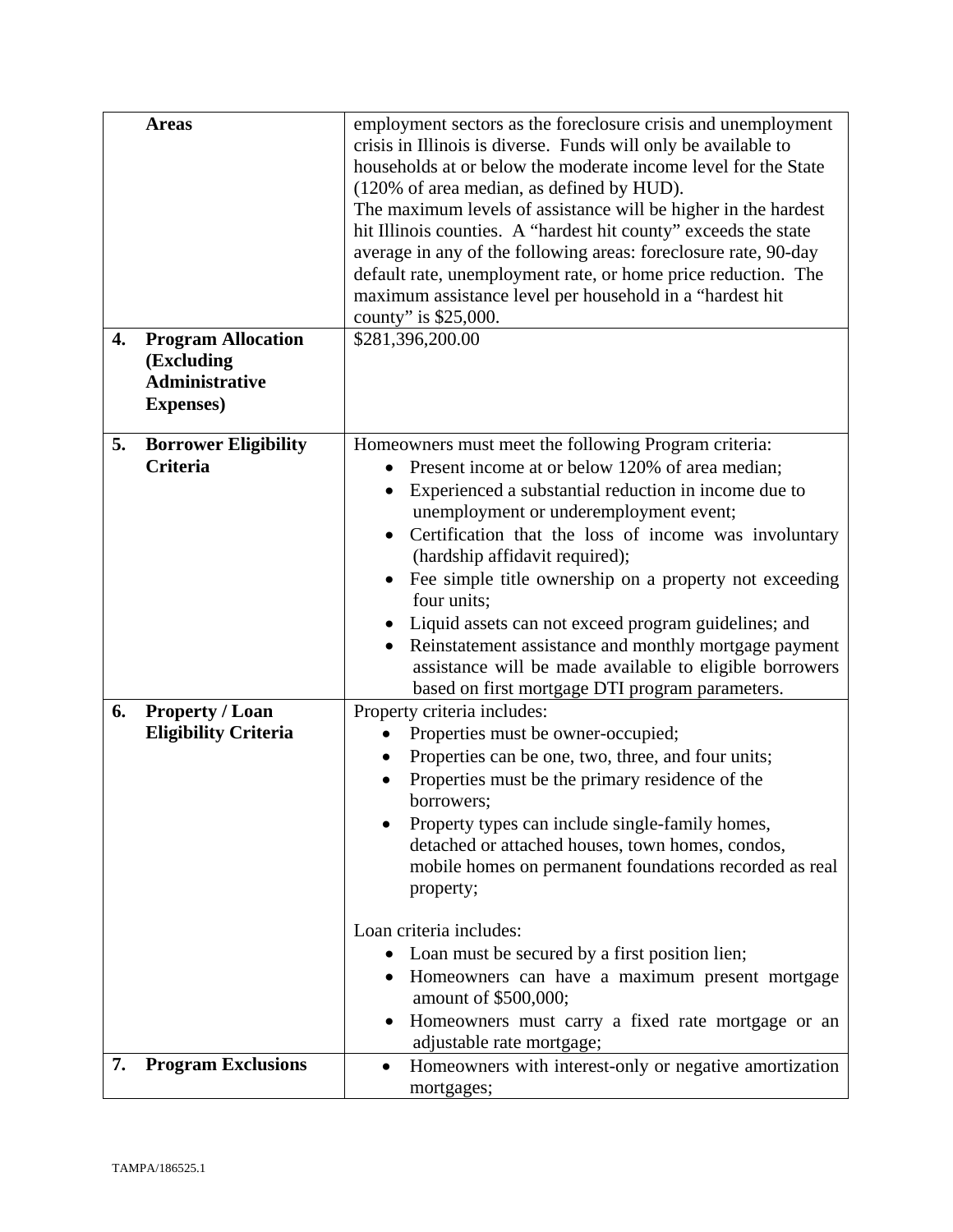|                                            | Assistance for subordinate mortgages;<br>$\bullet$                                                                          |
|--------------------------------------------|-----------------------------------------------------------------------------------------------------------------------------|
|                                            | Homeowners that own and/or are a party to mortgages                                                                         |
|                                            | on multiple residential properties;                                                                                         |
|                                            | Applicants unable to substantiate past and current                                                                          |
|                                            | income or failing to provide required program                                                                               |
|                                            | documentation as requested;                                                                                                 |
| <b>Structure of Assistance</b><br>8.       | Assistance will be in the form of a non-recourse, non-                                                                      |
|                                            | amortizing, zero-percent interest, ten-year forgivable loan. The                                                            |
|                                            | forgivable loan will be recorded as a subordinate lien and will                                                             |
|                                            | only be repaid if net equity proceeds exist in the event of sale or                                                         |
|                                            | refinance. Following the first five years, the forgivable loan will                                                         |
|                                            | be forgiven on a monthly basis for the remaining five-year term.                                                            |
|                                            | Any forgivable loan repayments will be funneled back into the                                                               |
|                                            | program and used to provide additional assistance to eligible                                                               |
|                                            | homeowners until the conclusion of the program on December                                                                  |
|                                            | 31, 2017. After December 31, 2017, any remaining or returned                                                                |
|                                            | funds will be returned to Treasury.                                                                                         |
| <b>Per Household</b><br>9.                 | The maximum amount of assistance per homeowner is \$25,000                                                                  |
| <b>Assistance</b>                          | in Illinois' hardest hit counties as defined in Section 3 above.                                                            |
|                                            | The maximum assistance level in all other counties is \$20,000.                                                             |
| 10. Duration of Assistance                 | Homeowners can receive assistance for a maximum of 18                                                                       |
|                                            | months. Upon expending the maximum amount per household,                                                                    |
|                                            | assistance will terminate. If borrowers regain employment and                                                               |
|                                            | earn sufficient income to adequately afford their mortgage<br>during the 18 months, borrowers will be transitioned from the |
|                                            | program. Failure to make the partial monthly mortgage                                                                       |
|                                            | payment or any violation of program terms may terminate the                                                                 |
|                                            | homeowner's assistance.                                                                                                     |
| 11. Estimated Number of                    | IHDA anticipates that 16,000 to 27,000 households will be                                                                   |
| Participating                              | assisted through the HHF HELP Program.                                                                                      |
| <b>Households</b>                          |                                                                                                                             |
|                                            |                                                                                                                             |
| 12. Program Inception /                    | It is estimated that the Pilot/Readiness Test Program will begin                                                            |
| <b>Duration</b>                            | approximately 120 -150 days after approval by Treasury.                                                                     |
|                                            |                                                                                                                             |
|                                            | The Statewide Program launch will begin approximately $90 -$                                                                |
|                                            | 120 days post-Pilot/Readiness Test Program launch.                                                                          |
|                                            |                                                                                                                             |
|                                            | Funds will likely be utilized within a 6-year period.                                                                       |
| 13. Program Interactions<br>with Other HFA | Households served under the National Foreclosure Mitigation                                                                 |
|                                            | Counseling (NFMC) Program may also be reviewed for HHF                                                                      |
| <b>Programs</b>                            | HELP eligibility.                                                                                                           |
| 14. Program Interactions                   | Clients denied for a HAMP modification may be eligible for                                                                  |
| with HAMP                                  | assistance through this program. Intake agencies evaluating                                                                 |
|                                            | eligibility for clients may also review for possible HAMP                                                                   |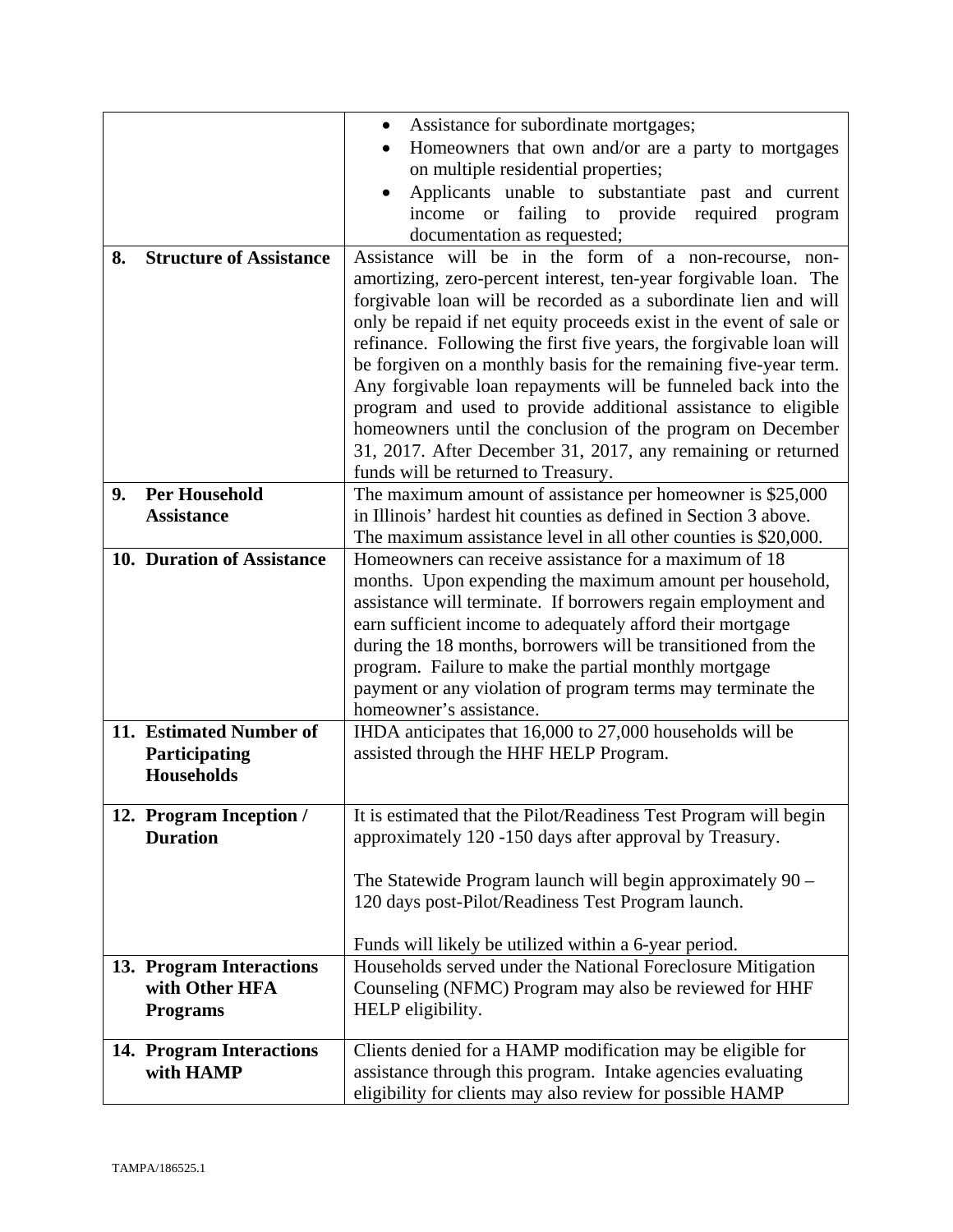|                           | eligibility. Clients eligible for forbearance under the HAMP     |
|---------------------------|------------------------------------------------------------------|
|                           | Unemployment Program may be eligible for assistance through      |
|                           | HHF HELP. HHF HELP may precede, follow, or run                   |
|                           | concurrently with the HAMP UP forbearance.                       |
| 15. Program Leverage with | The Program requires no financial contribution from servicers or |
| <b>Other Financial</b>    | lenders, but they will be encouraged to waive fees as the HHF    |
| <b>Resources</b>          | HELP Program provides direct benefit to their loan portfolio.    |
|                           | IHDA will work to collaborate with servicers and lenders to      |
|                           | effectively manage payments and information of the borrowers.    |
| 16. Qualify as an         | $\boxtimes$ Yes<br>$\Box$ No                                     |
| Unemployment              |                                                                  |
| Program                   |                                                                  |
|                           |                                                                  |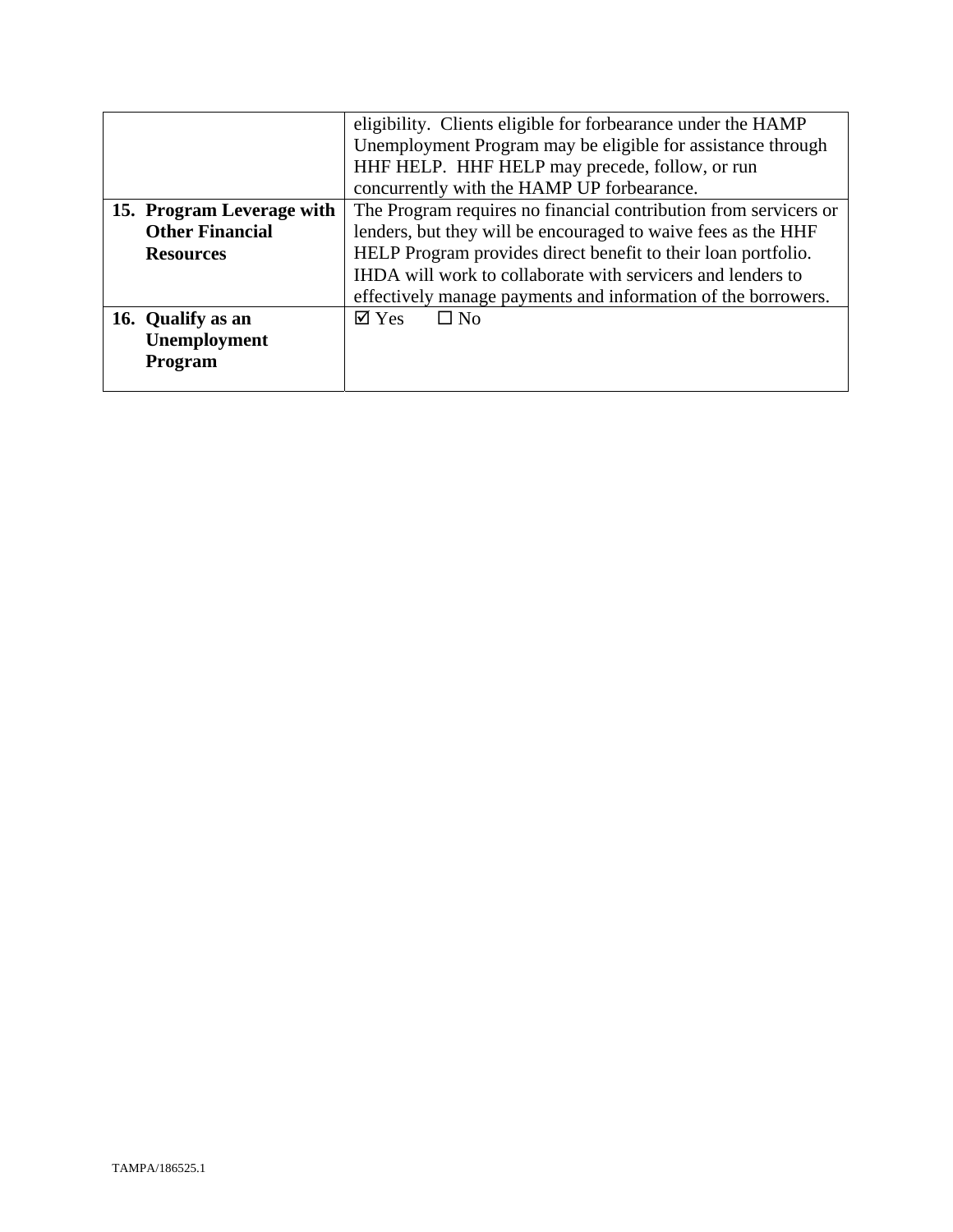## **SERVICE SCHEDULE B-2**

## **Illinois Housing Development Authority**

## **Mercy Housing, Inc.**

# **Mortgage Resolution Fund Program (MRF)**

## **Summary Guidelines**

| 1. | <b>Program Overview</b> | The Illinois Housing Development Authority (IHDA) will<br>partner with MRF, LLC, a non-profit partnership formed by<br>Mercy Portfolio Services; Mercy Housing, Inc.; Enterprise<br>Community Partners, Inc.; the Housing Partnership Network;<br>and the National Community Stabilization Trust, to use HHF<br>funds to purchase delinquent loans in hardest-hit markets from<br>lending institutions and capital markets trading desks at deeply<br>discounted prices, modify such loans to an affordable level for<br>the homeowner and then, assuming a successful trial<br>modification period, rewrite the loan and if the market is<br>amenable, sell the loan. Alternatively, MRF will provide<br>households not eligible for modification with support through<br>property disposition and transition to new housing and in<br>certain limited circumstances, MRF, LLC will need to place the<br>loan in foreclosure. |
|----|-------------------------|--------------------------------------------------------------------------------------------------------------------------------------------------------------------------------------------------------------------------------------------------------------------------------------------------------------------------------------------------------------------------------------------------------------------------------------------------------------------------------------------------------------------------------------------------------------------------------------------------------------------------------------------------------------------------------------------------------------------------------------------------------------------------------------------------------------------------------------------------------------------------------------------------------------------------------|
|    |                         | More specifically, the Mortgage Resolution Fund is designed<br>to:                                                                                                                                                                                                                                                                                                                                                                                                                                                                                                                                                                                                                                                                                                                                                                                                                                                             |
|    |                         | 1) identify, source and perform loan level due diligence in order<br>to purchase delinquent residential first mortgage loans from<br>servicers/owners at a price consistent with the underlying<br>property value and the mortgage's net present value;                                                                                                                                                                                                                                                                                                                                                                                                                                                                                                                                                                                                                                                                        |
|    |                         | 2) upon purchase of the loan, offer qualifying homeowners an<br>opportunity to enter a trial modification period where the loan<br>will be restructured to achieve a front end debt ratio of 31<br>percent of the gross household income;                                                                                                                                                                                                                                                                                                                                                                                                                                                                                                                                                                                                                                                                                      |
|    |                         | 3) work with the qualifying household during the trial period to<br>reduce their debt to achieve a total debt ratio no greater than<br>45% of the gross household income to strengthen the loan asset;                                                                                                                                                                                                                                                                                                                                                                                                                                                                                                                                                                                                                                                                                                                         |
|    |                         | 4) upon successful completion of the trial period, permanently<br>modify the first mortgage by writing down the principal to an<br>amount no less than 60 percent of the unpaid principal balance<br>and no greater than 95 percent of the current appraised value,<br>with a monthly payment no greater than 31 percent of gross<br>monthly income and a 30-year term and amortization;                                                                                                                                                                                                                                                                                                                                                                                                                                                                                                                                       |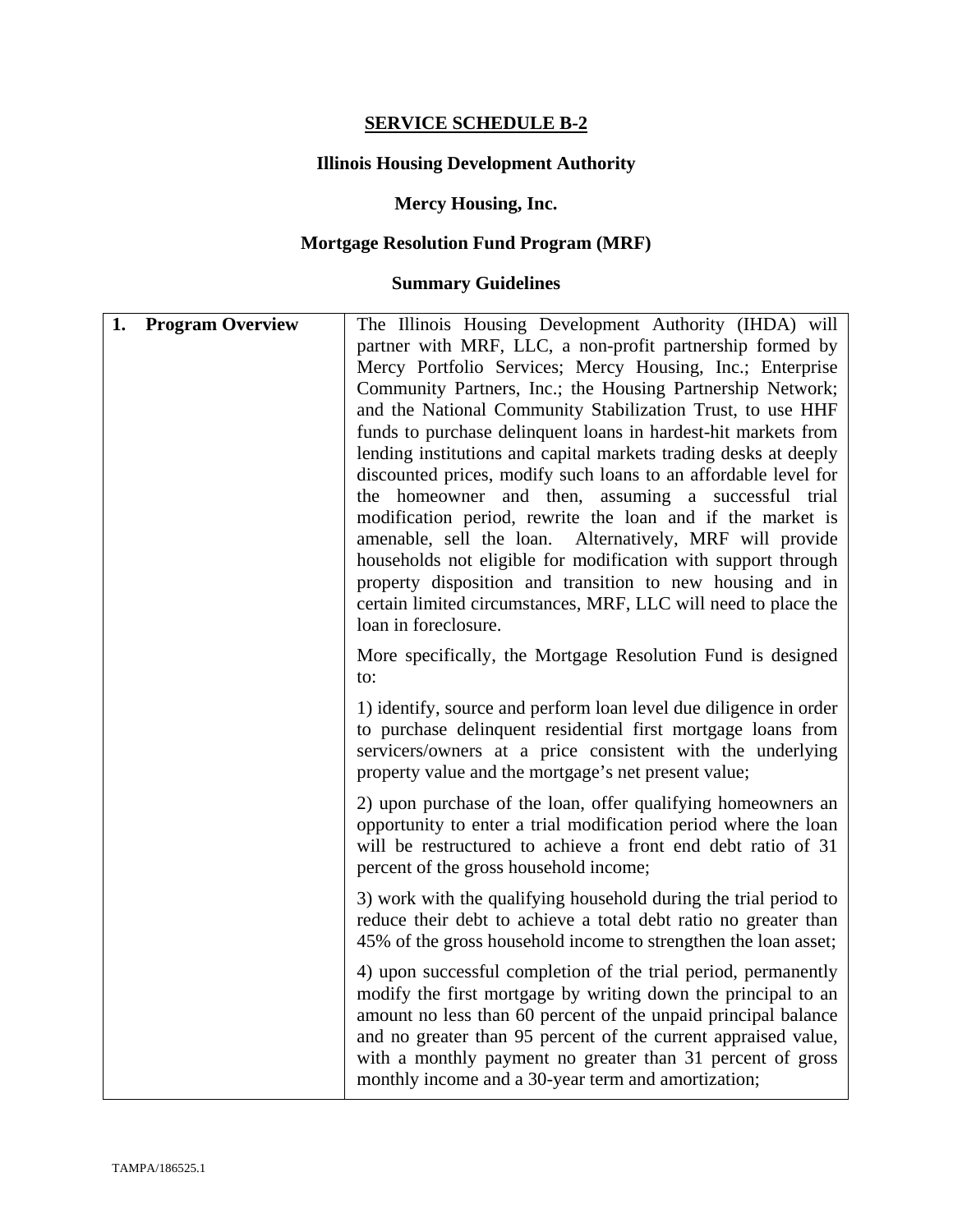|    |                                                                                       | 5) attach a 0 percent, 10-year forgivable second mortgage equal<br>to the difference between the current market value of the<br>property and the permanently modified loan amount;                                                                                                                                                                                                           |
|----|---------------------------------------------------------------------------------------|----------------------------------------------------------------------------------------------------------------------------------------------------------------------------------------------------------------------------------------------------------------------------------------------------------------------------------------------------------------------------------------------|
|    |                                                                                       | 6) offer an alternative disposition (short sale or deed-in-lieu) to<br>households with loans unable to be permanently modified;                                                                                                                                                                                                                                                              |
|    |                                                                                       | 7) pursue foreclosure when owners, who are otherwise qualified<br>to participate in the MRF program, walk away from the<br>property or are uninterested in an alternative disposition;                                                                                                                                                                                                       |
|    |                                                                                       | 8) pursue foreclosure when owners/loans are not qualified to<br>participate in the MRF program, in which event MRF, LLC will<br>reimburse IHDA for any HHF monies expended with respect to<br>that loan;                                                                                                                                                                                     |
|    |                                                                                       | 9) provide asset management of all homes owned until a final<br>disposition is reached; and                                                                                                                                                                                                                                                                                                  |
|    |                                                                                       | 10) provide compliance and reporting functions from both a loan<br>and fund level.                                                                                                                                                                                                                                                                                                           |
| 2. | <b>Program Goal</b>                                                                   | The MRF Program aims to keep families in their homes or<br>provide families with support for an orderly property disposition<br>and transition to new housing, which will help to stabilize<br>neighborhoods and housing markets.                                                                                                                                                            |
| 3. | <b>Target Population /</b><br><b>Areas</b>                                            | The Program will be available in the six county Chicago-Metro<br>area, which includes Cook, DuPage, Kane, Kendall, Lake, and<br>Will Counties, to low-to-moderate income households.                                                                                                                                                                                                         |
| 4. | <b>Program Allocation</b><br>(Excluding<br><b>Administrative</b><br><b>Expenses</b> ) | \$100,000,000.00                                                                                                                                                                                                                                                                                                                                                                             |
| 5. | <b>Borrower Eligibility</b><br><b>Criteria</b>                                        | Borrower circumstances will determine whether they are placed<br>into one of three options:<br>trial modification leading to<br>permanent modification, alternative disposition or foreclosure.<br>Specific eligibility criteria for each of the foregoing options are<br>set forth in the MRF Program Guidelines. All borrowers will be<br>required to sign a financial hardship affidavit. |
| 6. | <b>Property / Loan</b><br><b>Eligibility Criteria</b>                                 | The following waterfall process will be used to determine those<br>loans eligible for purchase:                                                                                                                                                                                                                                                                                              |
|    |                                                                                       | Filter One: Geography                                                                                                                                                                                                                                                                                                                                                                        |
|    |                                                                                       | The census tracts within each eligible county will be<br>analyzed and those that score between 12 and 19, as defined<br>by HUD NSP2-CIS, will be eligible.<br>The selected census tracks will be evaluated and those with a<br>п                                                                                                                                                             |
|    |                                                                                       | USPS vacancy rate of 10 percent or less will be eligible.                                                                                                                                                                                                                                                                                                                                    |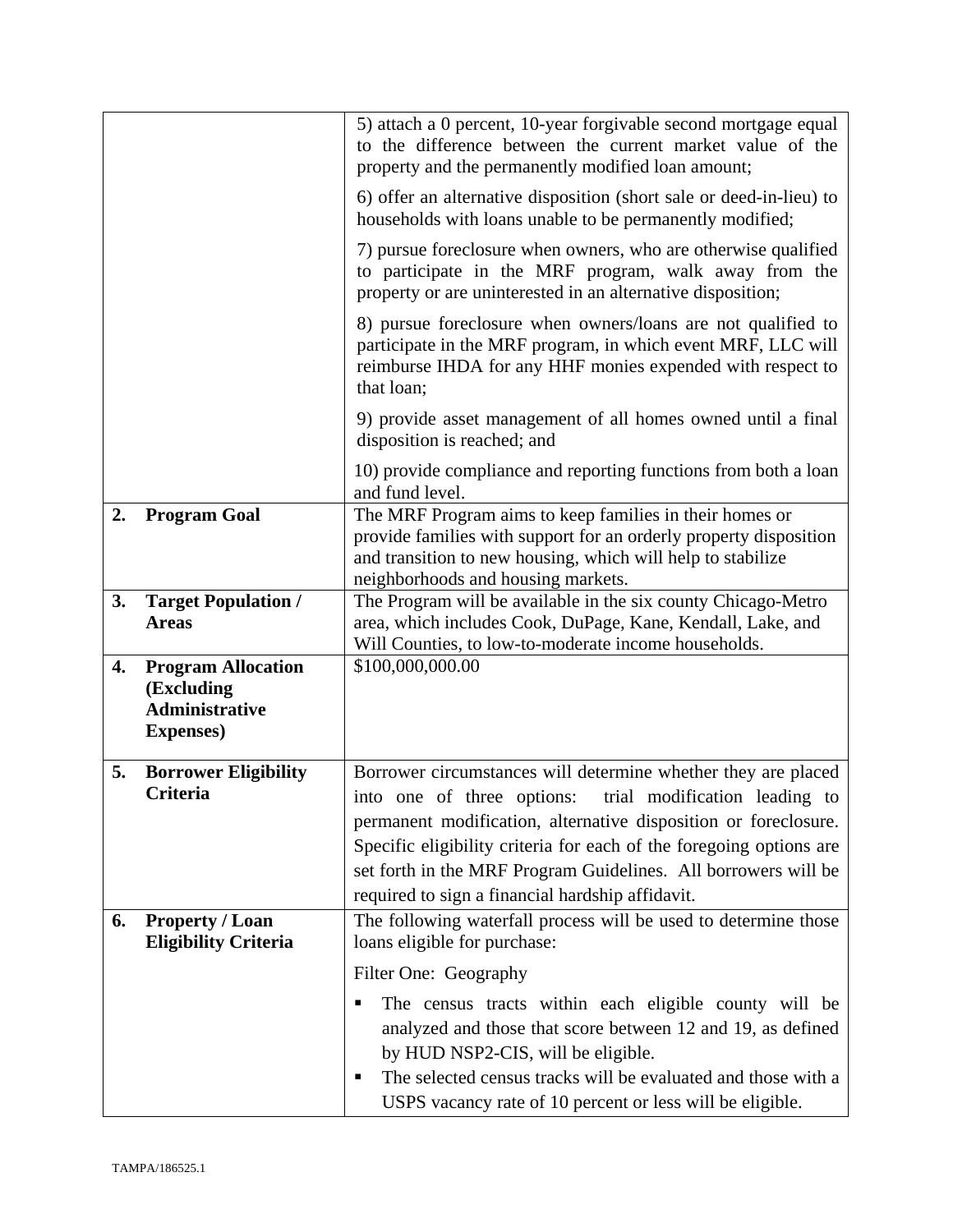|    |                                | The selected census tracks will be evaluated to determine<br>٠<br>market viability by analyzing sales data to determine (1) if<br>the market has stabilized; (2) velocity and absorption rates;<br>and, (3) purchase price ranges for the area.<br>Filter Two: Loan Terms and Status<br>Owner-occupied, single family detached home<br>п<br>Secured with an FHA/VA/USDA/Conventional/Sub-prime<br>product (no exclusions will be made because of interest rate,<br>amortization period, credit, documentation, mortgage<br><i>insurance, origination date, LTV)</i><br>First lien position<br>п<br>Payment delinquency of 30 days up through foreclosure<br>٠<br>filing<br>Property value within the conforming FHA limits<br>Principal balance at or below what a borrower earning 120<br>٠<br>percent of Area Median Income can afford (assuming 30)<br>year term, 5 percent rate) |
|----|--------------------------------|--------------------------------------------------------------------------------------------------------------------------------------------------------------------------------------------------------------------------------------------------------------------------------------------------------------------------------------------------------------------------------------------------------------------------------------------------------------------------------------------------------------------------------------------------------------------------------------------------------------------------------------------------------------------------------------------------------------------------------------------------------------------------------------------------------------------------------------------------------------------------------------|
| 7. | <b>Program Exclusions</b>      | Any loans to homeowners that do not meet above criteria.                                                                                                                                                                                                                                                                                                                                                                                                                                                                                                                                                                                                                                                                                                                                                                                                                             |
| 8. | <b>Structure of Assistance</b> | A portion of the assistance representing the difference between<br>the current market value of the property and the permanently<br>modified loan amount will be structured as a 0 percent, 10-year<br>forgivable second mortgage loan to the borrower in which a<br>second lien is recorded against the property.<br>Borrower payments made through the trial and permanent<br>modification periods as well as any funds generated through the<br>sale of the permanently modified loans or properties will be<br>used to pay program costs, program fees and repay HHF. HHF<br>monies returned to IHDA will undergo a close out review and,<br>subject to IHDA's approval, will be re-distributed to MRF, LLC<br>for the purchase of additional delinquent loans. After December<br>31, 2017 all repayments and profits, if any, will be returned to<br>Treasury.                   |
| 9. | <b>Per Household</b>           | The maximum refinance amount will be equal to current FHA                                                                                                                                                                                                                                                                                                                                                                                                                                                                                                                                                                                                                                                                                                                                                                                                                            |
|    | <b>Assistance</b>              | limits in each County. The median refinance amount is expected<br>to be approximately \$130,000.                                                                                                                                                                                                                                                                                                                                                                                                                                                                                                                                                                                                                                                                                                                                                                                     |
|    | 10. Duration of Assistance     | Duration of assistance will vary from borrower to borrower<br>based on circumstances surrounding each and market<br>conditions. However, all borrowers will be refinanced or<br>transitioned to another managed option, with exceptions<br>permitted upon approval by MRF, LLC, prior to the expiration                                                                                                                                                                                                                                                                                                                                                                                                                                                                                                                                                                              |